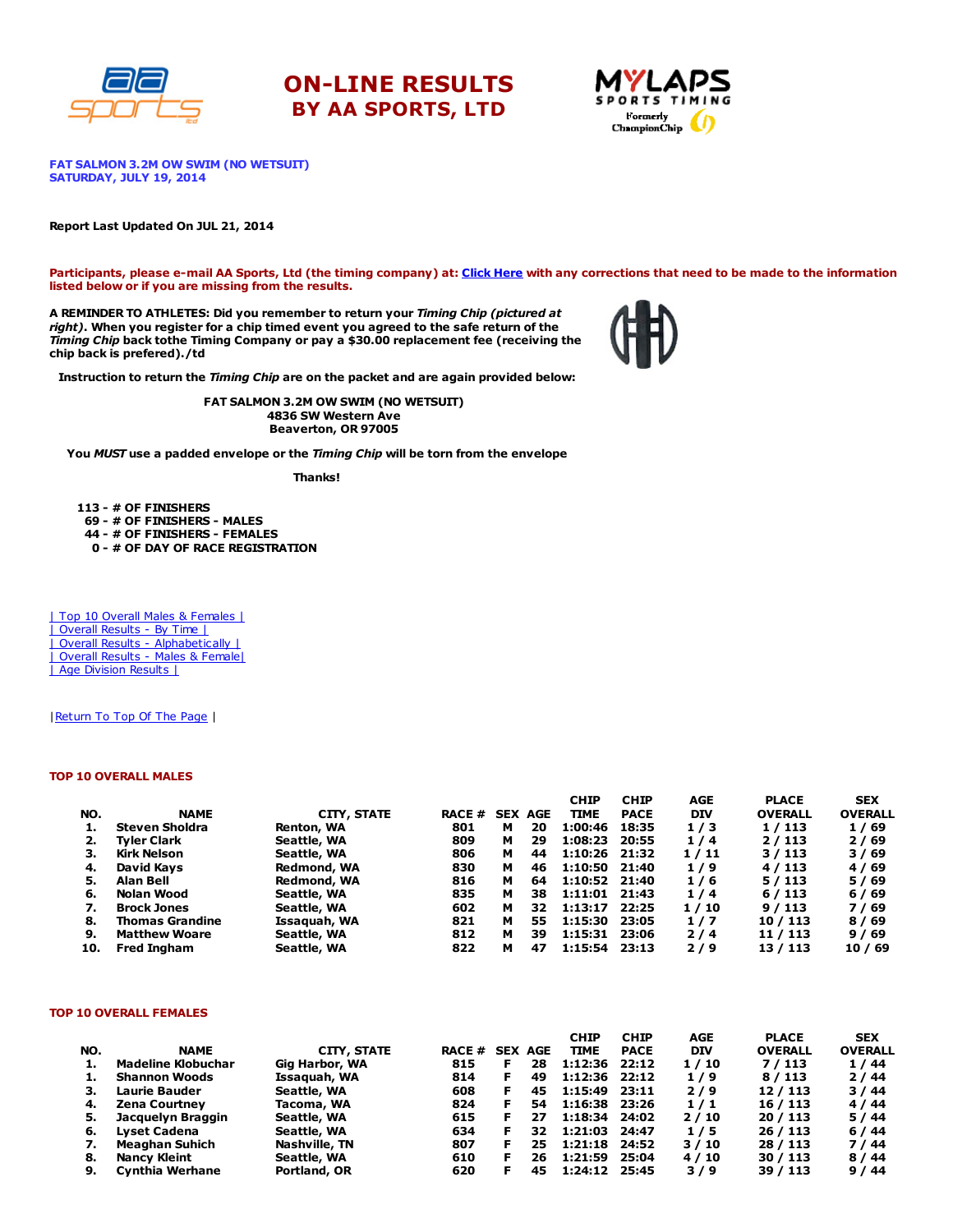# | Return To Top Of The Page |

# MEN'S & WOMEN'S OVERALL RESULTS - 3 MILE NO WETSUIT

|     |                           |                              |       |    |                | <b>CHIP</b>      | <b>CHIP</b> | AGE        | <b>PLACE</b>   | <b>SEX</b>     |
|-----|---------------------------|------------------------------|-------|----|----------------|------------------|-------------|------------|----------------|----------------|
| NO. | <b>NAME</b>               | <b>CITY, STATE</b>           | RACE# |    | <b>SEX AGE</b> | <b>TIME</b>      | <b>PACE</b> | <b>DIV</b> | <b>OVERALL</b> | <b>OVERALL</b> |
| 1.  | Steven Sholdra            | Renton, WA                   | 801   | м  | 20             | 1:00:46          | 18:35       | 1/3        | 1 / 113        | 1/69           |
| 2.  | <b>Tyler Clark</b>        | Seattle, WA                  | 809   | м  | 29             | 1:08:23          | 20:55       | 1/4        | 2/113          | 2/69           |
| 3.  | Kirk Nelson               | Seattle, WA                  | 806   | м  | 44             | 1:10:26          | 21:32       | 1 / 11     | 3 / 113        | 3 / 69         |
| 4.  | David Kays                | Redmond, WA                  | 830   | м  | 46             | 1:10:50          | 21:40       | 1/9        | 4/113          | 4/69           |
| 5.  | Alan Bell                 | Redmond, WA                  | 816   | М  | 64             | 1:10:52 21:40    |             | 1/6        | 5 / 113        | 5 / 69         |
| 6.  | Nolan Wood                | Seattle, WA                  | 835   | м  | 38             | 1:11:01 21:43    |             | 1/4        | 6 / 113        | 6/69           |
| 7.  | <b>Madeline Klobuchar</b> | Gig Harbor, WA               | 815   | F  | 28             | 1:12:36 22:12    |             | 1 / 10     | 7/113          | 1/44           |
| 7.  | <b>Shannon Woods</b>      | Issaquah, WA                 | 814   | F  | 49             | 1:12:36 22:12    |             | 1/9        | 8/113          | 2/44           |
| 9.  | <b>Brock Jones</b>        | Seattle, WA                  | 602   | м  | 32             | 1:13:17          | 22:25       | 1/10       | 9 / 113        | 7 / 69         |
| 10. | <b>Thomas Grandine</b>    | Issaquah, WA                 | 821   | м  | 55             | 1:15:30 23:05    |             | 1/7        | 10 / 113       | 8/69           |
| 11. | <b>Matthew Woare</b>      | Seattle, WA                  | 812   | М  | 39             | 1:15:31 23:06    |             | 2/4        | 11 / 113       | 9/69           |
| 12. | Laurie Bauder             | Seattle, WA                  | 608   | F  | 45             | 1:15:49          | 23:11       | 2/9        | 12 / 113       | 3 / 44         |
| 13. | <b>Fred Ingham</b>        | Seattle, WA                  | 822   | м  | 47             | 1:15:54 23:13    |             | 2/9        | 13 / 113       | 10/69          |
| 14. | <b>Frank Anderson</b>     | Clyde Hill, WA               | 833   | М  | 55             | 1:16:02 23:15    |             | 2/7        | 14 / 113       | 11 / 69        |
| 15. | George Dingeldein         | Portland, OR                 | 811   | M  | 32             | 1:16:07 23:17    |             | 2/10       | 15 / 113       | 12 / 69        |
| 16. | <b>Zena Courtney</b>      | Tacoma, WA                   | 824   | F  | 54             | 1:16:38          | 23:26       | 1/1        | 16 / 113       | 4 / 44         |
| 17. | <b>Blake Barrett</b>      | Seattle, WA                  | 819   | м  | 30             | 1:17:30          | 23:42       | 3 / 10     | 17 / 113       | 13 / 69        |
| 18. | <b>James Devere</b>       | Richland, WA                 | 826   | м  | 42             | 1:18:18          | 23:57       | 2/11       | 18 / 113       | 14 / 69        |
| 19. | <b>Doug Portelance</b>    | Redmond, WA                  | 813   | м  | 56             | 1:18:22 23:58    |             | 3/7        | 19 / 113       | 15/69          |
| 20. | Jacquelyn Braggin         | Seattle, WA                  | 615   | F  | 27             | 1:18:34          | 24:02       | 2 / 10     | 20 / 113       | 5 / 44         |
| 21. | <b>Kyle Levine</b>        | Seattle, WA                  | 607   | м  | 42             | 1:19:07 24:12    |             | 3/11       | 21 / 113       | 16 / 69        |
| 22. | <b>Richard Seibert</b>    | <b>Bremerton, WA</b>         | 836   | м  | 50             | 1:19:09          | 24:12       | 1/13       | 22 / 113       | 17 / 69        |
| 23. | Jim Stafford              | Redmond, WA                  | 817   | м  | 52             | 1:19:31          | 24:19       | 2 / 13     | 23 / 113       | 18 / 69        |
| 24. | <b>Daniel Smith</b>       |                              | 829   | м  | 51             | 1:19:48          | 24:24       | 3/13       | 24 / 113       | 19 / 69        |
| 25. |                           | Auburn, WA<br>Olympia, WA    | 825   | м  | 28             | 1:20:27          | 24:36       | 2/4        |                |                |
| 26. | <b>Colin Pippin-Timco</b> |                              |       | F  | 32             |                  |             |            | 25 / 113       | 20/69          |
|     | Lyset Cadena              | Seattle, WA                  | 634   |    |                | 1:21:03          | 24:47       | 1/5        | 26 / 113       | 6/44           |
| 27. | <b>Rich Ramirez</b>       | <b>Universal City, CA</b>    | 818   | м  | 31             | 1:21:04          | 24:47       | 4 / 10     | 27 / 113       | 21/69          |
| 28. | <b>Meaghan Suhich</b>     | Nashville, TN                | 807   | F  | 25             | 1:21:18          | 24:52       | 3 / 10     | 28 / 113       | 7 / 44         |
| 29. | <b>Brad Thomas</b>        | Redmond, WA                  | 804   | м  | 53             | 1:21:53          | 25:02       | 4 / 13     | 29 / 113       | 22 / 69        |
| 30. | <b>Nancy Kleint</b>       | Seattle, WA                  | 610   | F  | 26             | 1:21:59          | 25:04       | 4 / 10     | 30 / 113       | 8 / 44         |
| 31. | <b>Aeron Sinclaire</b>    | Seattle, WA                  | 604   | м  | 58             | 1:22:02          | 25:05       | 4/7        | 31 / 113       | 23 / 69        |
| 32. | <b>Craig Scrivner</b>     | Ellensburg, WA               | 601   | м  | 48             | 1:22:09          | 25:07       | 3/9        | 32 / 113       | 24 / 69        |
| 33. | Jason Ridle               | Sequim, WA                   | 650   | м  | 40             | 1:22:10          | 25:08       | 4/11       | 33 / 113       | 25 / 69        |
| 34. | <b>Eric Dolven</b>        | Bothell, WA                  | 832   | м  | 46             | 1:22:55          | 25:21       | 4/9        | 34 / 113       | 26/69          |
| 35. | <b>Ryan Robertson</b>     | Seattle, WA                  | 614   | м  | 28             | 1:23:07 25:25    |             | 3/4        | 35 / 113       | 27 / 69        |
| 36. | <b>Scott Matthews</b>     | Auburn, WA                   | 420   | м  | 52             | 1:23:36          | 25:34       | 5 / 13     | 36 / 113       | 28 / 69        |
| 37. | <b>Troy Reppas</b>        | Renton, WA                   | 412   | М  | 32             | 1:23:39          | 25:35       | 5 / 10     | 37 / 113       | 29 / 69        |
| 38. | Jb Goessman               | Poulsbo, WA                  | 837   | M  | 49             | 1:23:48          | 25:38       | 5/9        | 38 / 113       | 30 / 69        |
| 39. | Cynthia Werhane           | Portland, OR                 | 620   | F  | 45             | 1:24:12          | 25:45       | 3/9        | 39 / 113       | 9/44           |
| 40. | Amanda Fay                | Seattle, WA                  | 616   | F  | 28             | 1:24:31          | 25:51       | 5 / 10     | 40 / 113       | 10 / 44        |
| 41. | <b>Amanda Winans</b>      | Seattle, WA                  | 425   | F  | 31             | 1:24:41          | 25:54       | 2/5        | 41 / 113       | 11 / 44        |
| 42. | <b>Greg Mitchell</b>      | Petaluma, CA                 | 627   | м  | 62             | 1:24:43          | 25:54       | 2/6        | 42 / 113       | 31 / 69        |
| 43. | <b>Barrett Criswell</b>   | Austin, TX                   | 646   | м  | 51             | 1:25:26          | 26:08       | 6/13       | 43 / 113       | 32 / 69        |
| 44. | <b>Paul Glezen</b>        | Seattle, WA                  | 108   | М  | 53             | 1:25:53          | 26:16       | 7 / 13     | 44 / 113       | 33 / 69        |
| 45. | <b>Chace Kloppenburg</b>  | Bellevue, WA                 | 619   | F  | 34             | 1:26:04          | 26:19       | 3/5        | 45 / 113       | 12 / 44        |
| 46. | Jane Matera               | Seattle, WA                  | 628   | F  | 44             | 1:27:23          | 26:43       | 1/10       | 46 / 113       | 13 / 44        |
| 47. | <b>Ross Modlin</b>        | Petaluma, CA                 | 803   | М  | 59             | 1:27:41          | 26:49       | 5 / 7      | 47 / 113       | 34 / 69        |
| 48. | <b>Stephanie Hiebert</b>  | Seattle, WA                  | 423   | F  | 36             | 1:27:50          | 26:52       | 1/4        | 48 / 113       | 14 / 44        |
| 49. | <b>Bridget Sipher</b>     | Olympia, WA                  | 605   | F  | 41             | 1:28:29          | 27:04       | 2 / 10     | 49 / 113       | 15 / 44        |
| 50. | <b>Jennifer Cech</b>      | Seattle, WA                  | 414   | F  | 28             | 1:28:29          | 27:04       | 6 / 10     | 50 / 113       | 16 / 44        |
| 51. | <b>Thomas Elliott</b>     | Bellevue, WA                 | 411   | M  | 38             | 1:28:33          | 27:05       | 3 / 4      | 51 / 113       | 35 / 69        |
| 52. | <b>Mollie Bahner</b>      | <b>Mercer Island, WA</b>     | 205   | F  | 35             | 1:28:36 27:06    |             | $2/4$      | 52 / 113       | 17 / 44        |
| 53. | Mary Lippold              | Seattle, WA                  | 402   | F  | 58             | 1:28:41 27:07    |             | 1/1        | 53 / 113       | 18 / 44        |
| 54. | <b>Anne Egger</b>         | Ellensburg, WA               | 201   | F  | 40             | 1:28:43          | 27:08       | 3 / 10     | 54 / 113       | 19/44          |
| 55. | <b>Nathan Summers</b>     | Seattle, WA                  | 404   | М  | 34             | 1:28:45 27:08    |             | 6/10       | 55 / 113       | 36 / 69        |
| 56. | Sora Moon                 | Federal Way, WA              | 421   | F  | 24             | 1:29:10 27:16    |             | 1/4        | 56 / 113       | 20 / 44        |
| 57. | Paul Heiman               | Seattle, WA                  | 405   | М  | 44             | 1:29:14 27:17    |             | 5 / 11     | 57 / 113       | 37 / 69        |
| 58. | <b>Rachel Horak</b>       | Seattle, WA                  | 408   | F  | 36             | 1:29:42 27:26    |             | 3/4        | 58 / 113       | 21 / 44        |
| 59. | John Baker                | <b>Bainbridge Island, WA</b> | 606   | М  | 62             | 1:29:44 27:26    |             | 3/6        | 59 / 113       | 38 / 69        |
| 60. | <b>David Santos</b>       | <b>Bellevue, WA</b>          | 203   | м  | 55             | 1:29:44 27:26    |             | 6 / 7      | 60 / 113       | 39 / 69        |
| 61. | <b>Mary Christopher</b>   | Portland, OR                 | 401   | F  | 39             | 1:29:49          | 27:28       | 4/4        | 61 / 113       | 22/44          |
| 62. | <b>Steve Peterson</b>     | Poulsbo, WA                  | 428   | М  | 67             | 1:30:07 27:34    |             | 1/2        | 62 / 113       | 40 / 69        |
| 63. | <b>Julie Ness</b>         | Seattle, WA                  | 632   | F  | 40             | 1:30:21 27:38    |             | 4 / 10     | 63 / 113       | 23 / 44        |
| 64. | Patrick Gray              | Vancouver, BC                | 430   | М  | 53             | 1:30:26 27:39    |             | 8/13       | 64 / 113       | 41 / 69        |
| 65. | <b>Riley Kimball</b>      | Seattle, WA                  | 409   | М  | 24             | 1:30:33 27:41    |             | 2/3        | 65 / 113       | 42 / 69        |
| 66. | <b>Timothy Ryan</b>       |                              | 611   | М  | 45             | 1:31:11 27:53    |             | $6/9$      | 66 / 113       |                |
|     |                           | <b>Findley Lake, NY</b>      |       |    |                | 1:31:14 27:54    |             |            |                | 43 / 69        |
| 67. | <b>Alex Phillips</b>      | Seattle, WA                  | 417   | м  | 26             |                  |             | 4/4        | 67 / 113       | 44 / 69        |
| 68. | <b>Meghan Meinerz</b>     | Seattle, WA                  | 658   | F  | 29             | 1:32:04 28:09    |             | 7 / 10     | 68 / 113       | 24 / 44        |
| 69. | Ari Galen                 | Redmond, WA                  | 827   | м  | 43             | 1:32:26          | 28:16       | 6/11       | 69 / 113       | 45 / 69        |
| 70. | <b>Rachel Gipe</b>        | Portland, OR                 | 407   | F  | 25             | 1:32:28          | 28:17       | 8/10       | 70 / 113       | 25 / 44        |
| 71. | <b>George Ritchotte</b>   | Seattle, WA                  | 209   | М  | 45             | 1:32:36          | 28:19       | 7/9        | 71 / 113       | 46 / 69        |
| 72. | <b>Brian Carlton</b>      | <b>Bothell, WA</b>           | 613   | М  | 64             | 1:32:46 28:22    |             | 4/6        | 72 / 113       | 47 / 69        |
| 73. | Arianna Delsman           | Seattle, WA                  | 427   | F. |                | 23 1:33:18 28:32 |             | $2/4$      | 73 / 113       | 26 / 44        |